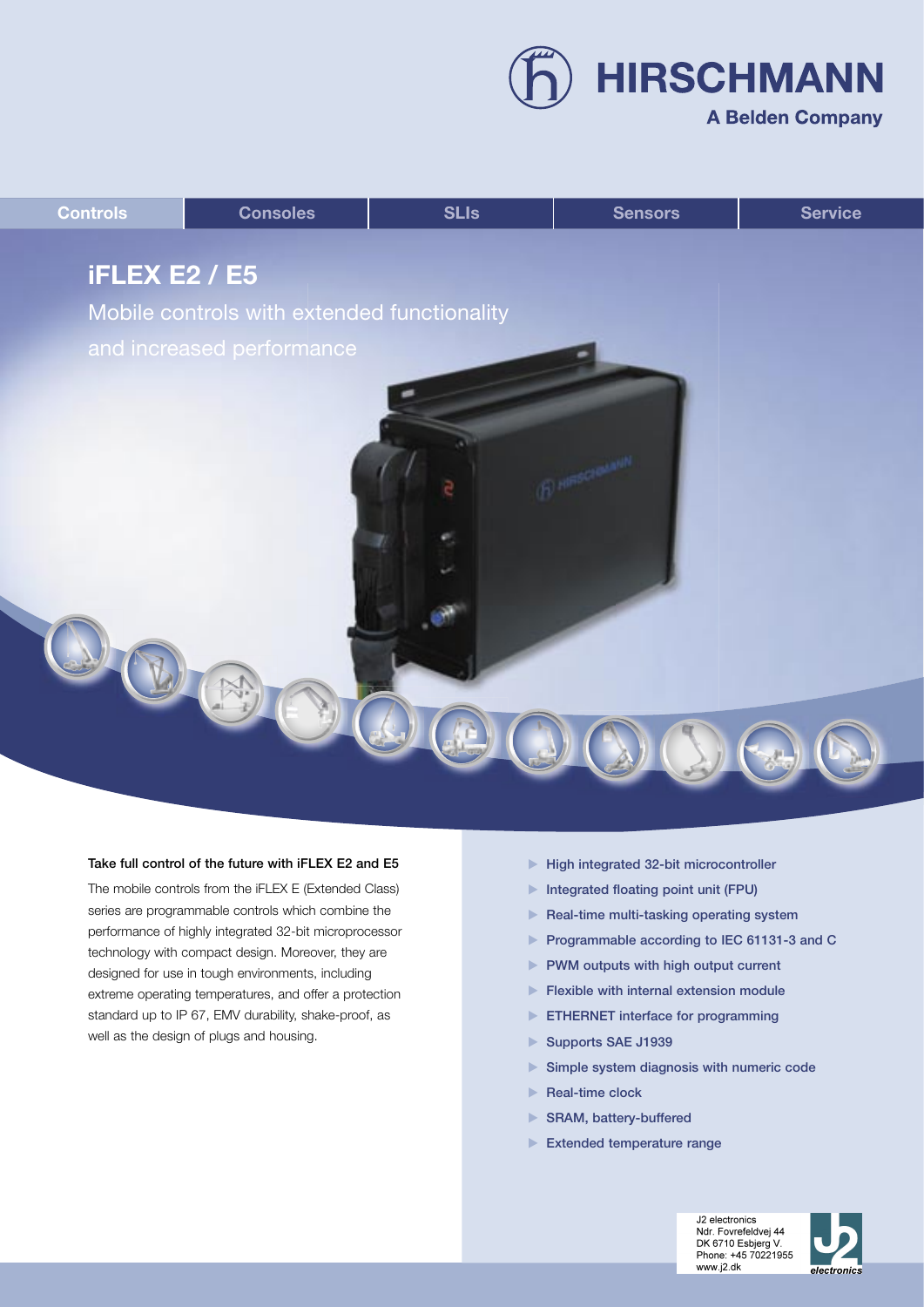## **iFLEX E – EXTENDED CLASS**

Controls systems for mobile applications.

Along with a high level of performance, thanks to 32-bit microprocessor technology, the iFLEX E controls permit a large number of inputs and outputs for digital and analogue signals which in their turn enable processing functions in the sensors and actuators.

The inputs and outputs can be individually configured and customized perfectly to suit the application. Proportional valves can be run directly through PWM outputs with internal current measurement without an additional amplifier.

The integrated CAN bus interfaces enable the integration of intelligent sensors and actuators with CANopen. Several iFLEX E2 control units can also be linked to create a powerful decentralized network. In addition the iFLEX E2 unit supports engine datacommunication as specified by SAE J1939.

The iFLEX E2 mobile control unit also features internal interfaces for extension modules. Up to 8 extra inputs and 4 outputs can be provided. The iFLEX E2 can therefore be customized to suit requirements at any time.

Recording and permanent storage of process data is no problem – the iFLEX E series has a real-time clock and a 256 kB RAM with battery back-up.

For simple fault diagnostic the iFLEX E2 has a 7-segment display which can be viewed from the outside. Two interfaces are provided: An RS232 service interface and an ETHERNET 10Base-T interface with industrial ETHERNET M12 plug connector for programming.

For more complex applications the iFLEX E5 offers over 100 inputs and outputs.

The iFLEX E series application software can be developed in the high-level language "C" or with a PLC programming system in accordance with IEC 61131-3.

#### Block diagram iFLEX E2





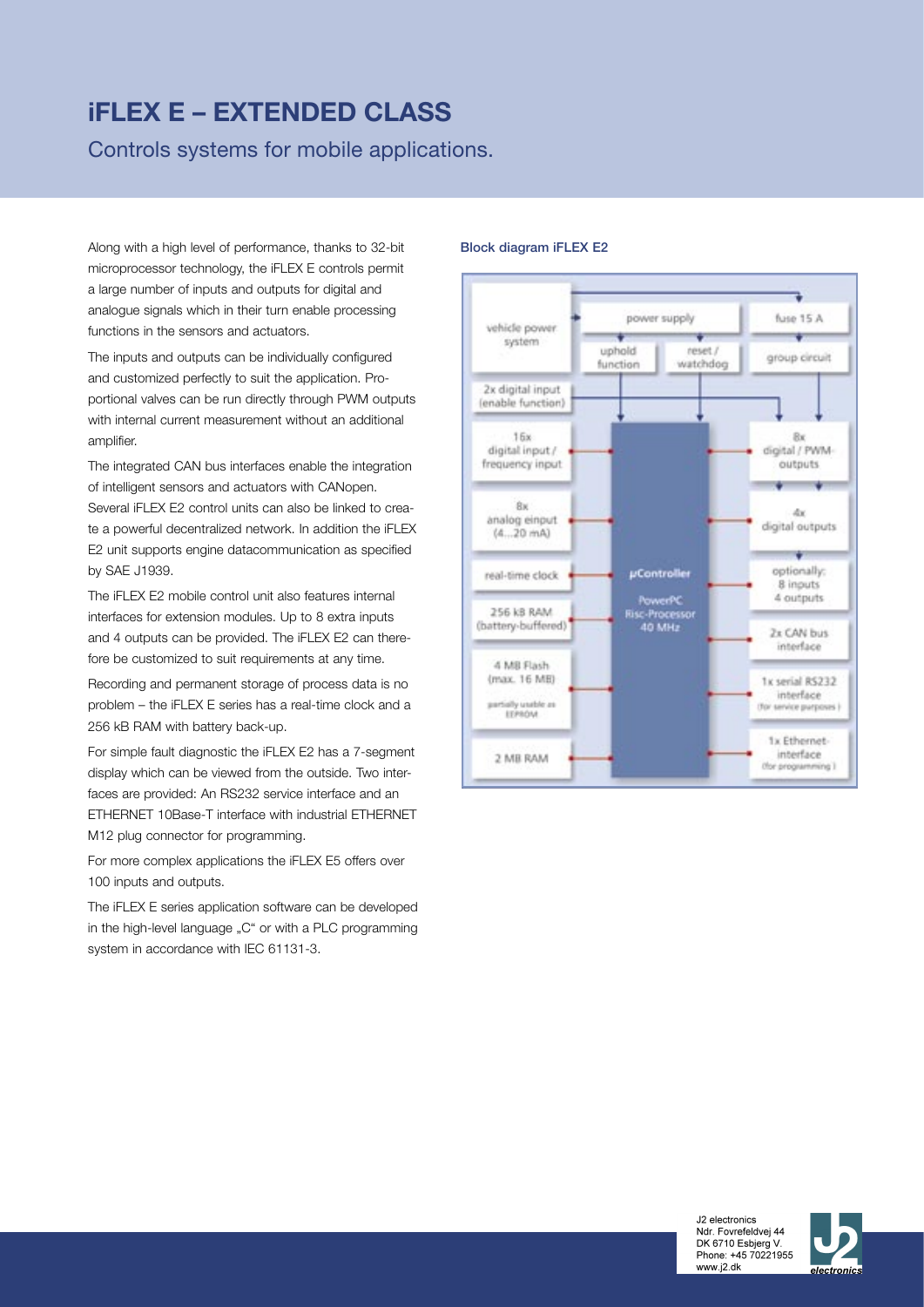### **WHATEVER YOU MOVE, WE KEEP THINGS ON THE SAFE SIDE!**

Reliable to use. Easy to operate.